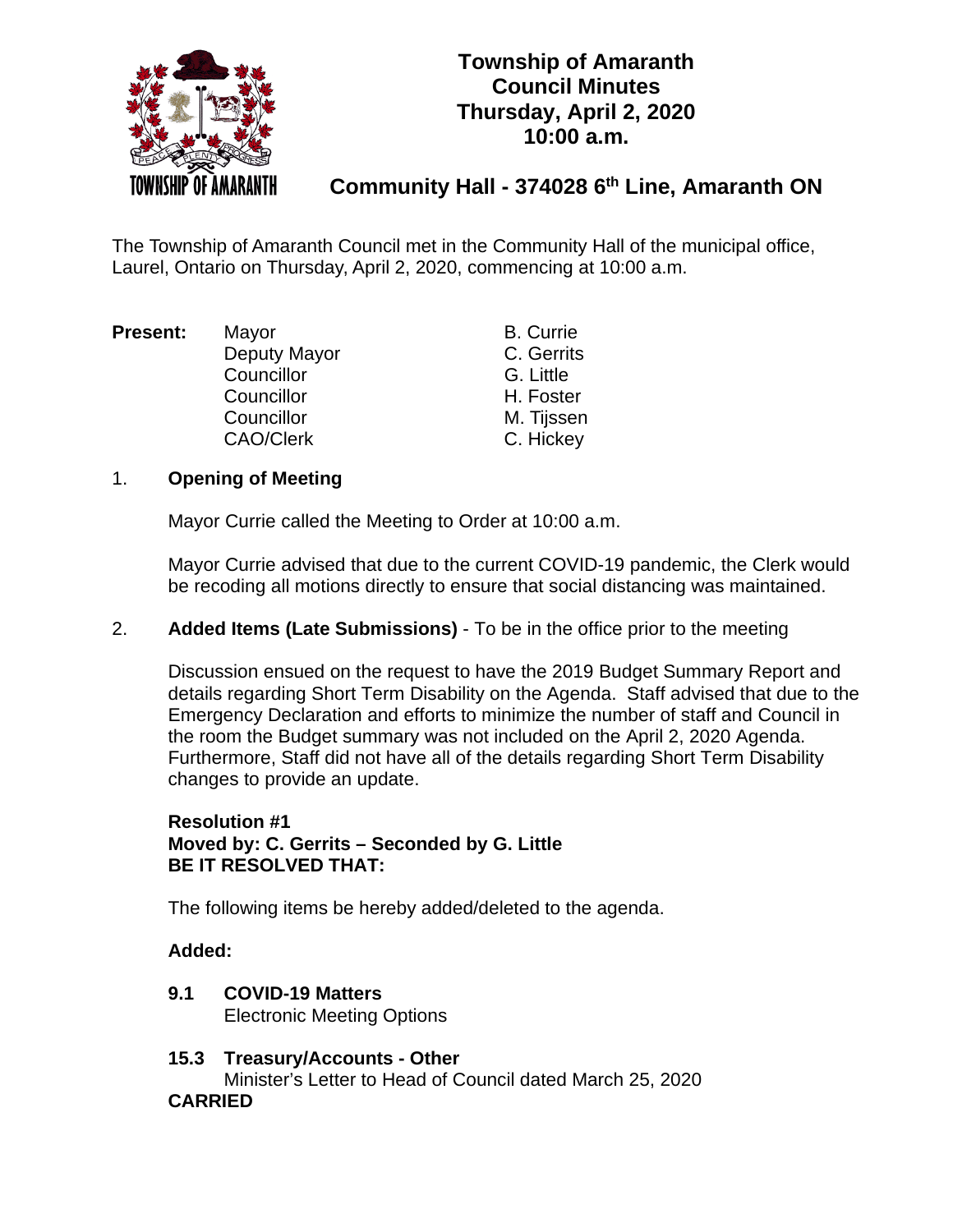3. **Approval of Agenda**

**Resolution #2 Moved by: C. Gerrits – Seconded by H. Foster BE IT RESOLVED THAT:**

Council do hereby approve the agenda as amended. **CARRIED**

# 4. **Disclosure of Pecuniary Interest with Reasons - None**

# 5. **Approval of Minutes**

5.1. Regular Meeting Minutes held March 18, 2020

Discussion ensued on amending the draft minutes to include the request of the Mayor to be involved in the interview process for the Administrative Assistant Role.

The following motion was introduced due to the amendment not being minor in nature.

### **A recorded vote was requested:**

# **Resolution #3 Moved by: M. Tijssen – Seconded by H. Foster BE IT RESOLVED THAT:**

THAT under Item 17 – New Business the following be added:

Mayor Currie requested to be involved in the interview process for the Administrative Assistant Position, Councillor Little loudly and persistently objected until requested to stop by Council. The reason for Councillor Little's objection is that it is not the role of the Mayor to be involved in this position, in her opinion. **CARRIED**

| <b>Recorded Vote</b>              | Yea | <b>Nav</b> | <b>Abstain</b> |
|-----------------------------------|-----|------------|----------------|
| <b>Deputy Mayor Chris Gerrits</b> |     |            |                |
| <b>Councillor Heather Foster</b>  | x   |            |                |
| <b>Councillor Gail Little</b>     |     | X          |                |
| <b>Councillor Mark Tijssen</b>    | x   |            |                |
| <b>Mayor Bob Currie</b>           | Y   |            |                |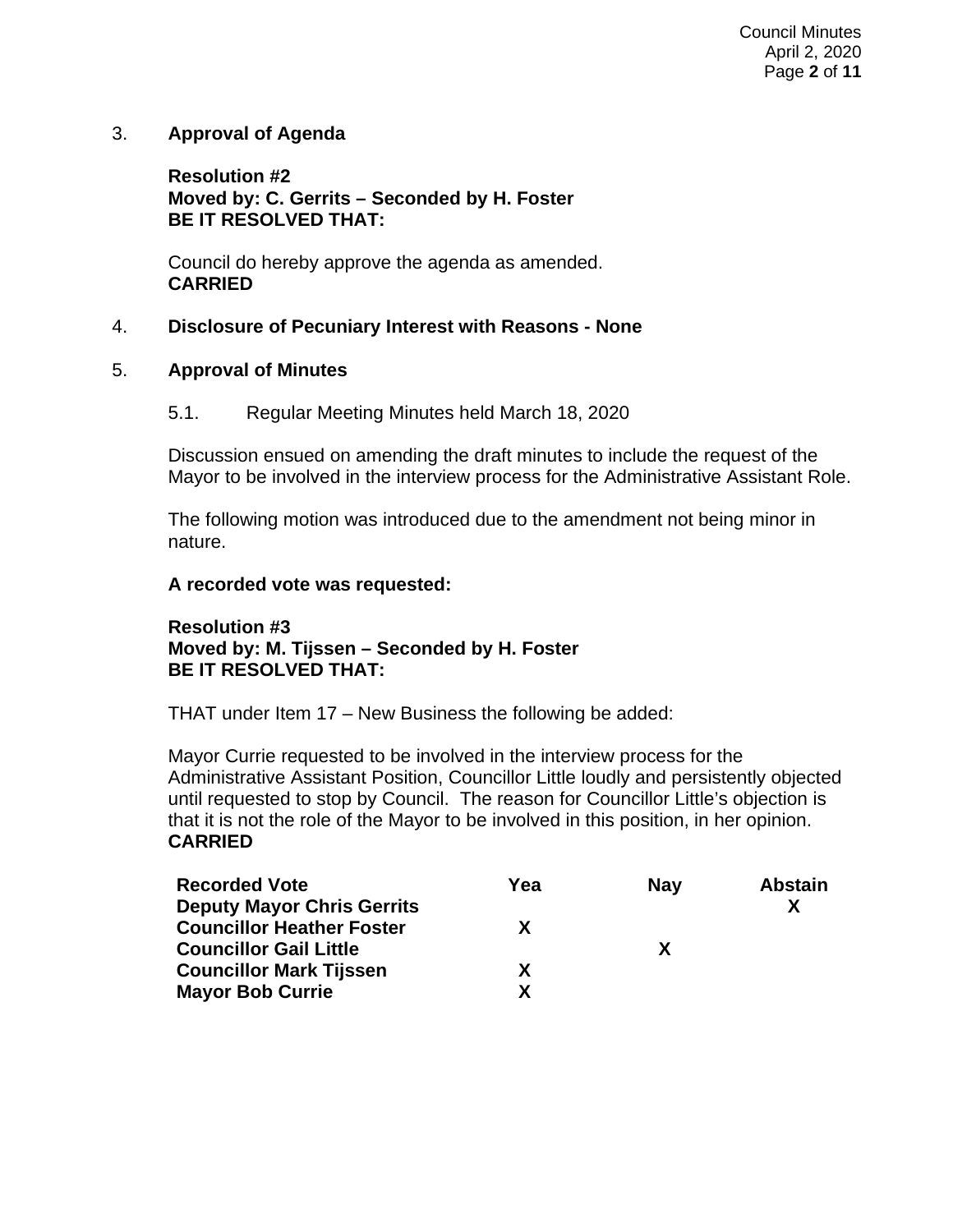# **Resolution #4 Moved by: M. Tijssen – Seconded by H. Foster BE IT RESOLVED THAT:**

Council do hereby adopt the minutes of the Regular Meeting of Council held March 18, 2020 as amended. **CARRIED**

A recorded vote was requested:

|                                   | Yea | <b>Nav</b> | <b>Abstain</b> |
|-----------------------------------|-----|------------|----------------|
| <b>Deputy Mayor Chris Gerrits</b> |     |            |                |
| <b>Councillor Heather Foster</b>  | x   |            |                |
| <b>Councillor Gail Little</b>     |     | X          |                |
| <b>Councillor Mark Tijssen</b>    | x   |            |                |
| <b>Mayor Bob Currie</b>           | x   |            |                |

### 6. **Public Question Period**

\*Please note that due to the Current COVID-19 Pandemic, there will be no Public Question Period at the April 2, 2020 Council Meeting.

Discussion ensued on the recording of the Council Meeting and the ability to post the audio to the website. It was noted that the Council Meeting is being recorded although the program used to record may not allow for the posting of the audio recording.

### **Resolution #5 Moved by: C. Gerrits – Seconded by H. Foster BE IT RESOLVED THAT:**

Council do hereby remove Heading 27.1 (6) Public Question Period from By-law 61-2018 for the April 2, 2020 meeting due to the current COVID-19 Pandemic. **CARRIED**

- 7. **Delegations/Presentations –** None scheduled
- 8. **Public Meetings** None

# 9. **General Business and Correspondence**

The following were received and/or dealt with:

### 9.1. **COVID-19 Matters – Staff Report to follow** Administration Update Consideration of extension of Dates and waiving of penalty and interest Public Meetings Water Rate Study Date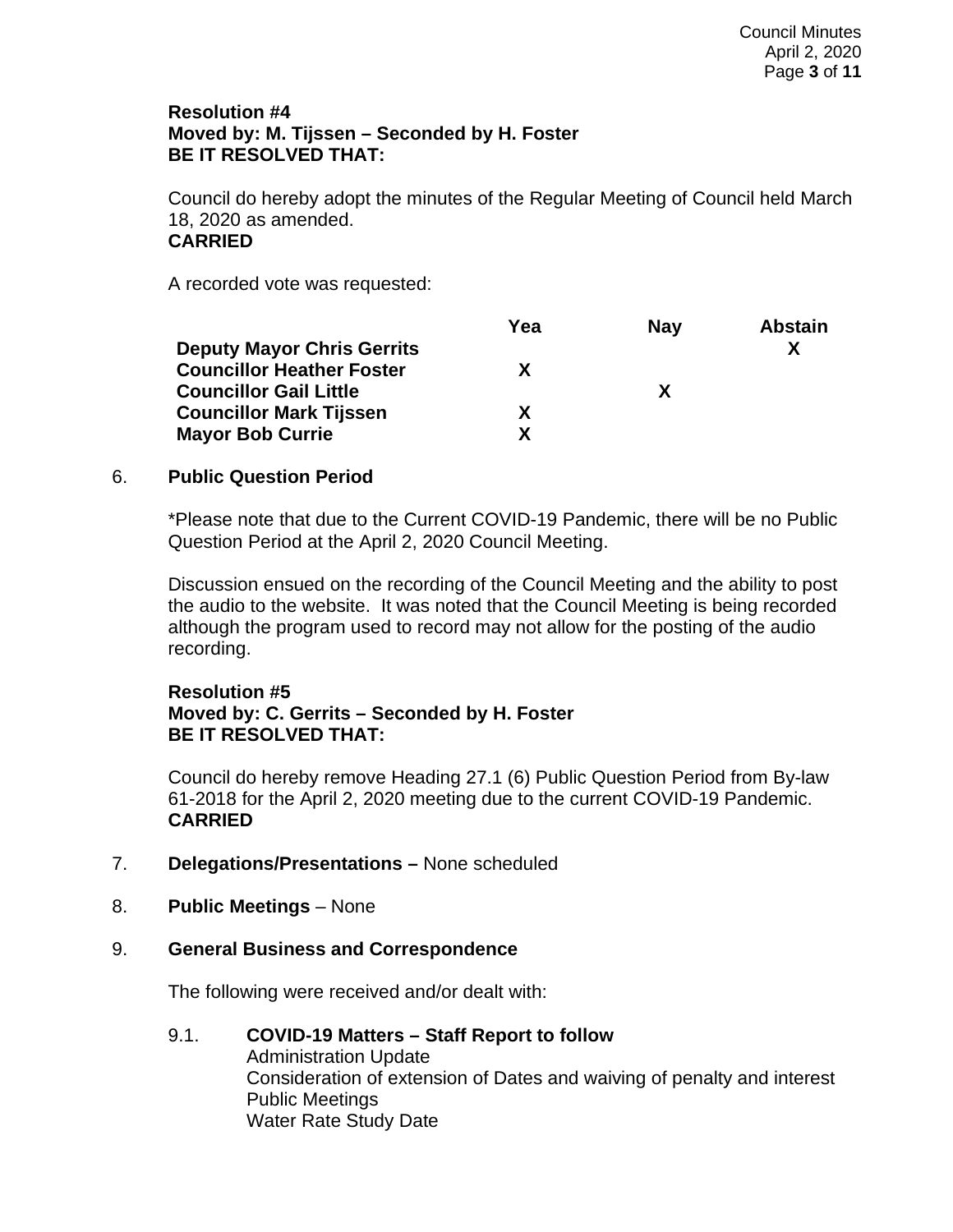Staff provided an overview of Clerk's Report 2020-05 – COVID 19 matters. Discussion ensued on the measures in place during the COVID-19 pandemic and ensuring that there was a written policy and record of procedures.

Further discussion occurred regarding the burn permit process. Staff were directed to include a banner on the website regarding this matter.

Discussion ensued on options for property tax relief to those in need during the COVID-19 pandemic. Staff advised that in the Letter from the Minister's to Heads of Council dated March 25, 2020, it indicates that the Education Levy will have a 90-day extension for both the June and September instalments.

### **Resolution #6 Moved by: C. Gerrits – Seconded by M. Tijssen BE IT RESOLVED THAT:**

Council of the Township of Amaranth will suspend the assessment of penalties for late payment of the first instalment of taxes until May 21, 2020.

AND FURTHER THAT Council will reconsider at the May 6, 2020 Regular Meeting of Council.

# **CARRIED**

Council confirmed that they will consider water instalment dates at future Council meetings as the water notices are not provided until June.

Discussion ensued on options for accepting Planning Applications and holding legislated Public Meetings during the COVID-19 pandemic. Council requested that applications continue to be accepted and that the two existing applications proceed with a Public Meeting. Staff to reschedule these meetings and send notices indicating the meeting format changes. No further Public Meetings to be scheduled at this time.

# **Resolution #7 Moved by: C. Gerrits – Seconded by H. Foster BE IT RESOLVED THAT:**

Clerks Report 2020-05 be received for information and that due to the current COVID-19 Pandemic the Council of the Township of Amaranth direct staff to continue to accept Planning Applications and that no additional public planning meetings be scheduled until further notice. **CARRIED**

Discussion ensued on the upcoming water rate study information to be provided by Watson and Associates.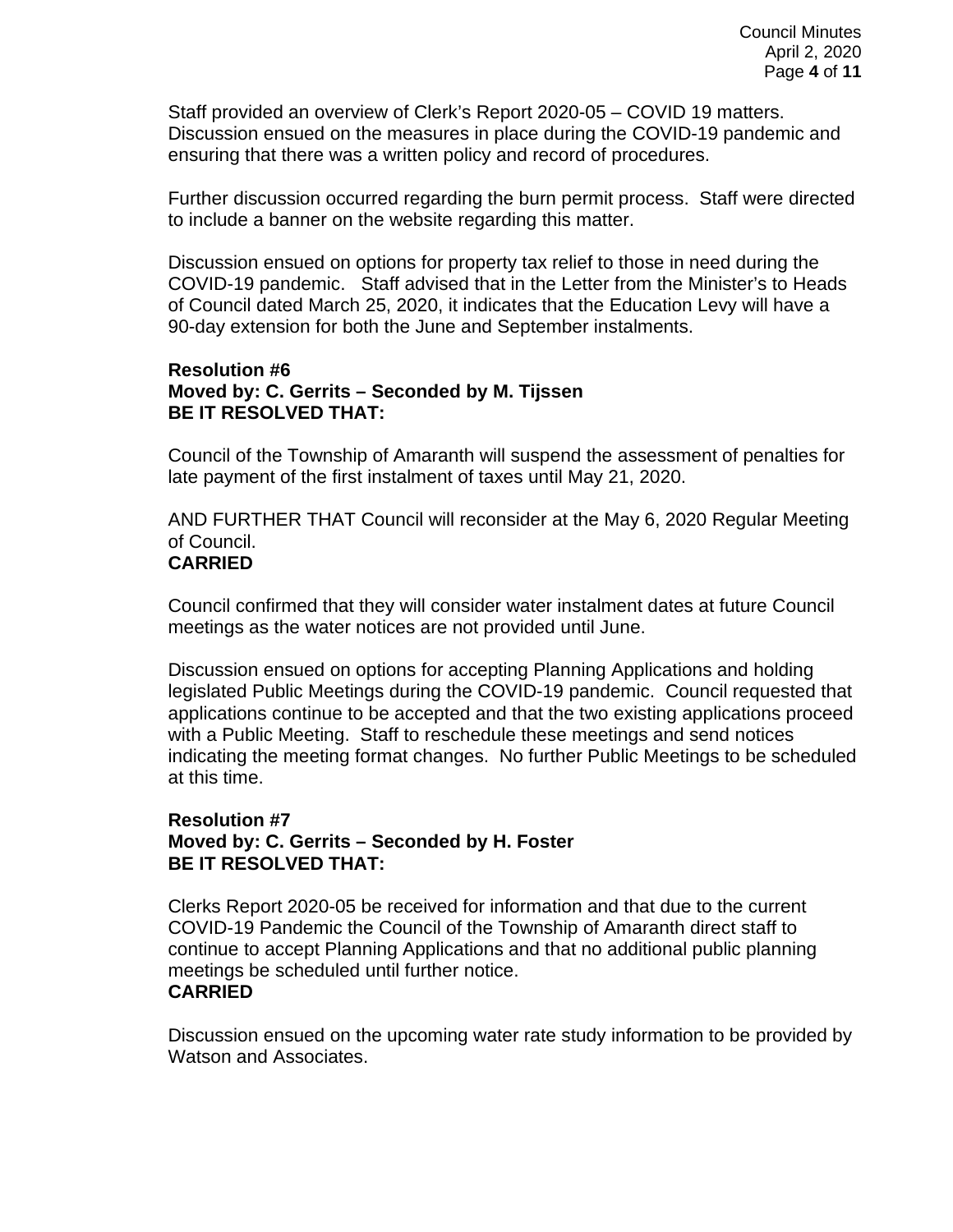# **Resolution #8 Moved by: C. Gerrits – Seconded by M. Tijssen BE IT RESOLVED THAT:**

Clerks Report 2020-05 be received for information and that the delegation of Watson and Associates regarding the Water Rate Study proceed electronically at the April 15, 2020 meeting.

AND FURTHER THAT the Council of the Township of Amaranth request that Joe Meidema, General Manager of Dufferin Water Company contact the Ministry of Environment, Conservation and Parks to request an extension on the License Application of the Waldemar Heights Water Supply System due to the current COVID-19 pandemic.

# **CARRIED**

Staff provided an update on the options available for electronic Council Meetings. Discussion ensued on the options available and features of the meeting software. Council directed staff to proceed with Zoom Pro as the County uses this package, which may be beneficial from a technology perspective.

# 10. **Planning Department**

The following were received and/or dealt with:

# 10.1. **Other**

# 11. **Public Works Department**

The following were received and/or dealt with:

# 11.1. **Tender Results Gravel Hauling**

Discussion ensued on the tender amount and the impact that the decrease in fuel costs may have on the total tender price provided. Staff noted that the tonnes requested was 27,000 this year compared to 26,000 last year. Further discussion on the feasibility of reducing the amount of gravel on the roads.

### **Resolution #9 Moved by: C. Gerrits – Seconded by G. Little BE IT RESOLVED THAT:**

The 2020 Gravel Hauling Tender be awarded to the lowest bidder Dalton R. Lowe & Sons Construction in the total tender amount of \$115, 830.

Further resolved that staff be directed to notify the bidders of the tender result. **CARRIED**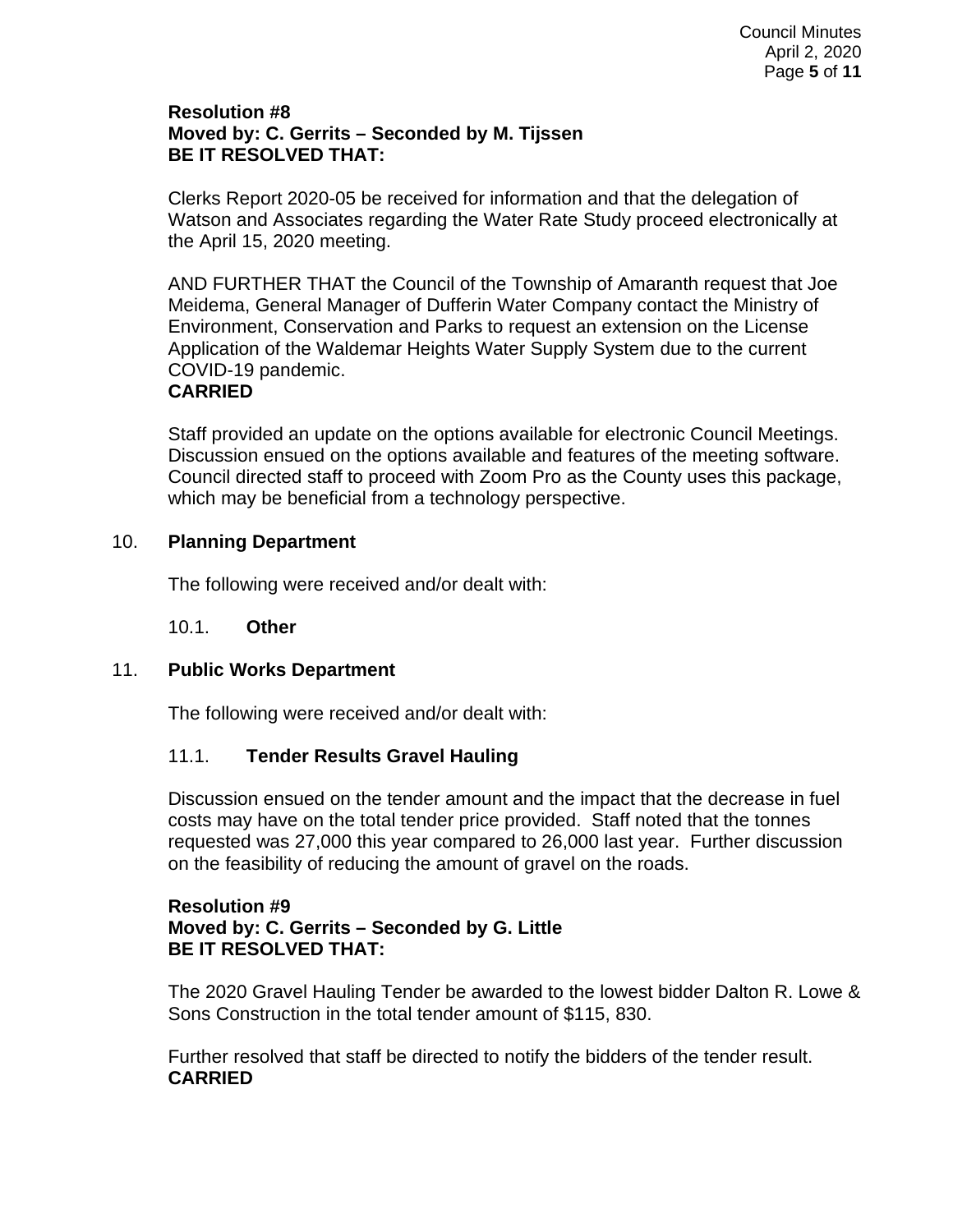# 11.2. **Tender Results Gravel Crushing**

### **Resolution #10 Moved by: H. Foster – Seconded by C. Gerrits BE IT RESOLVED THAT:**

The 2020 Gravel Crushing Tender be awarded to the lowest bidder Dalton R. Lowe & Sons Construction in the total tender amount of \$52,750.00.

Further resolved that staff be directed to notify the bidders of the tender result. **CARRIED**

# 11.3. **Tender Results Calcium/Dust Control**

Discussion on the price increase for 2020, the increase is significant from 2019. This increase may be due to the increases in the product, as well, the cost that Da-Lee Dust Control submitted in 2018 was extended into 2019. Council directed staff to provide additional details on the increase and confirm if the quantity was increased.

Decision on the Tender Results for Calcium/Dust Control was deferred until the April 15, 2020 meeting.

# 11.4. **Tender Results Winter Sand**

Discussion on the Winter Sand Tender and the decrease in the cost. Clarification on if the required quantity of salt is located at the shop already. Council directed staff to confirm if the required quantity of salt is currently at the shop.

Decision on the Tender Results for Winter Sand was deferred until the April 15, 2020 meeting.

# 11.5. **Other**

Council requested confirmation on when street sweeping will occur in Waldemar.

Council requested and update on Sideroad 20 Tender. Staff advised that Burnsides will be providing a workplan shortly and that they are reaching out to the County in regards to this. Discussion ensued on the timing of this Tender and working with the County as they are completing road work within the same area. Further concerns on when the application was successful in obtaining grant money and the delay in the tendering process. Want to ensure that all timelines are met and there will be no funding issues.

Deputy Mayor Chris Gerrits left the meeting from approximately 12:10 p.m. to 12:15 p.m.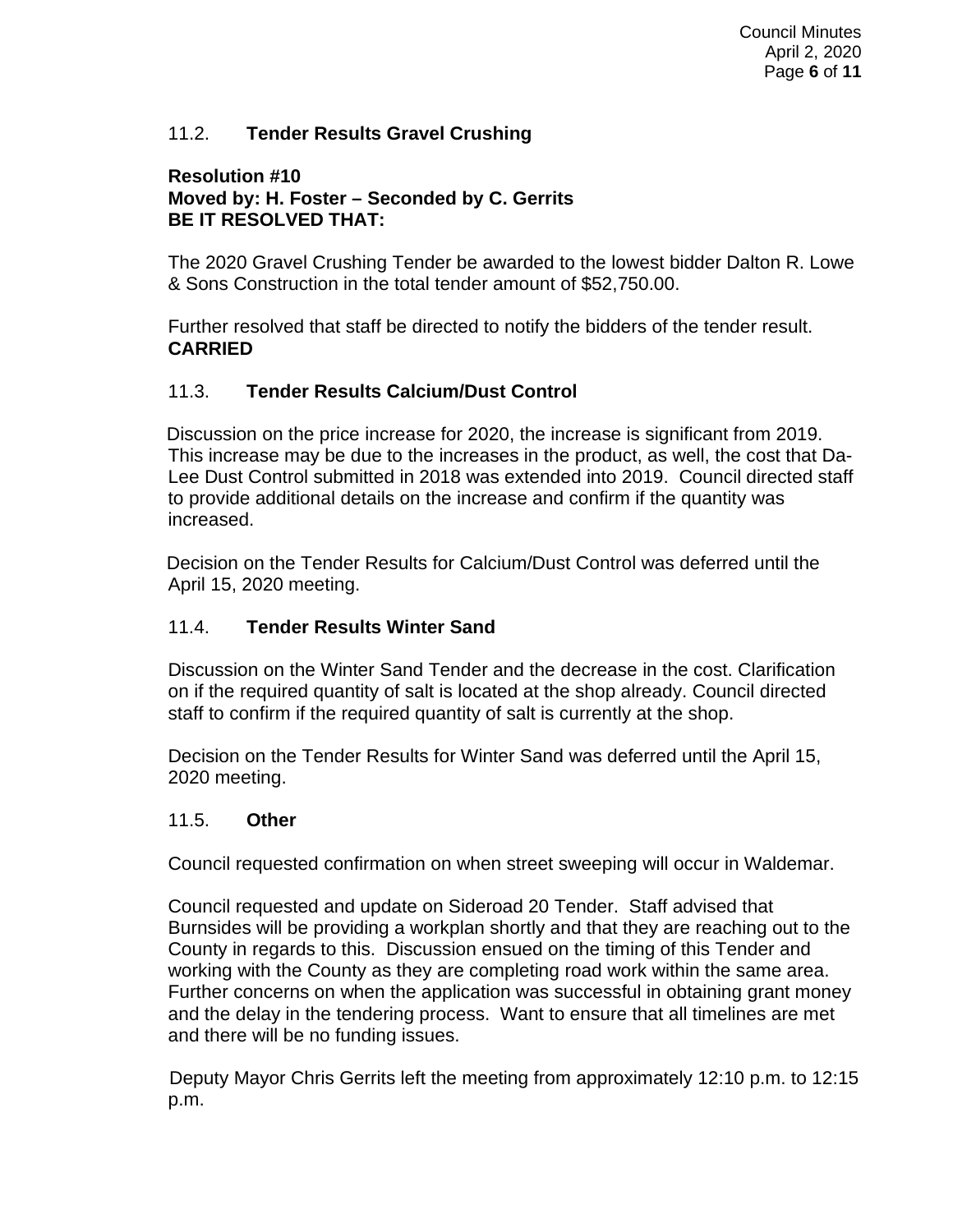### 12. **County Council Business**

The following were received and/or dealt with:

- 12.1. **County of Dufferin**
- 12.2. **Other**

### 13. **Committee Reports**

The following were received and/or dealt with:

- 13.1. **[AMO COVID-19 Update](https://amo.informz.ca/informzdataservice/onlineversion/ind/bWFpbGluZ2luc3RhbmNlaWQ9MTE4Mzc5MCZzdWJzY3JpYmVyaWQ9OTI1MTI4MzY2)**
- 13.2. **Other**

### 14. **Unfinished Business**

14.1. **Other**

### 15. **Treasury/Accounts**

The following were received and/or dealt with:

# 15.1. **Council Renumeration**

### **Resolution #11 Moved by: C. Gerrits – Seconded by G. Little BE IT RESOLVED THAT:**

Council do hereby accept the Township of Amaranth 2019 Remuneration and Expense summary. **CARRIED**

# 15.2. **Resolution Number 12- March 18, 2020 – Pulled Invoices**

Discussion on the pulled invoices from the March 18, 2020 Council Meeting. Clarification that Macaulay Shiomi Howson Ltd invoice was pulled for further discussion prior to releasing payment.

Discussion ensued on Macualy Shiomi Howson Ltd., Clarification that there was no additional work completed after February 9, 2020. Staff confirmed that it was the final invoice and included work completed from November 2019 to February 15, 2020. Further details requested on the work completed as there were no additional reports submitted or additional direction provided in that time frame. Council deferred payment of this invoice and requested copies of Macaulay Shiomi Howson Ltd invoices from May 2019 to February 2020 for further discussion and direction.

Discussion ensued on the details of the invoice from Zabek Law, this invoice included correspondence with individual Council upon which no formal direction was provided.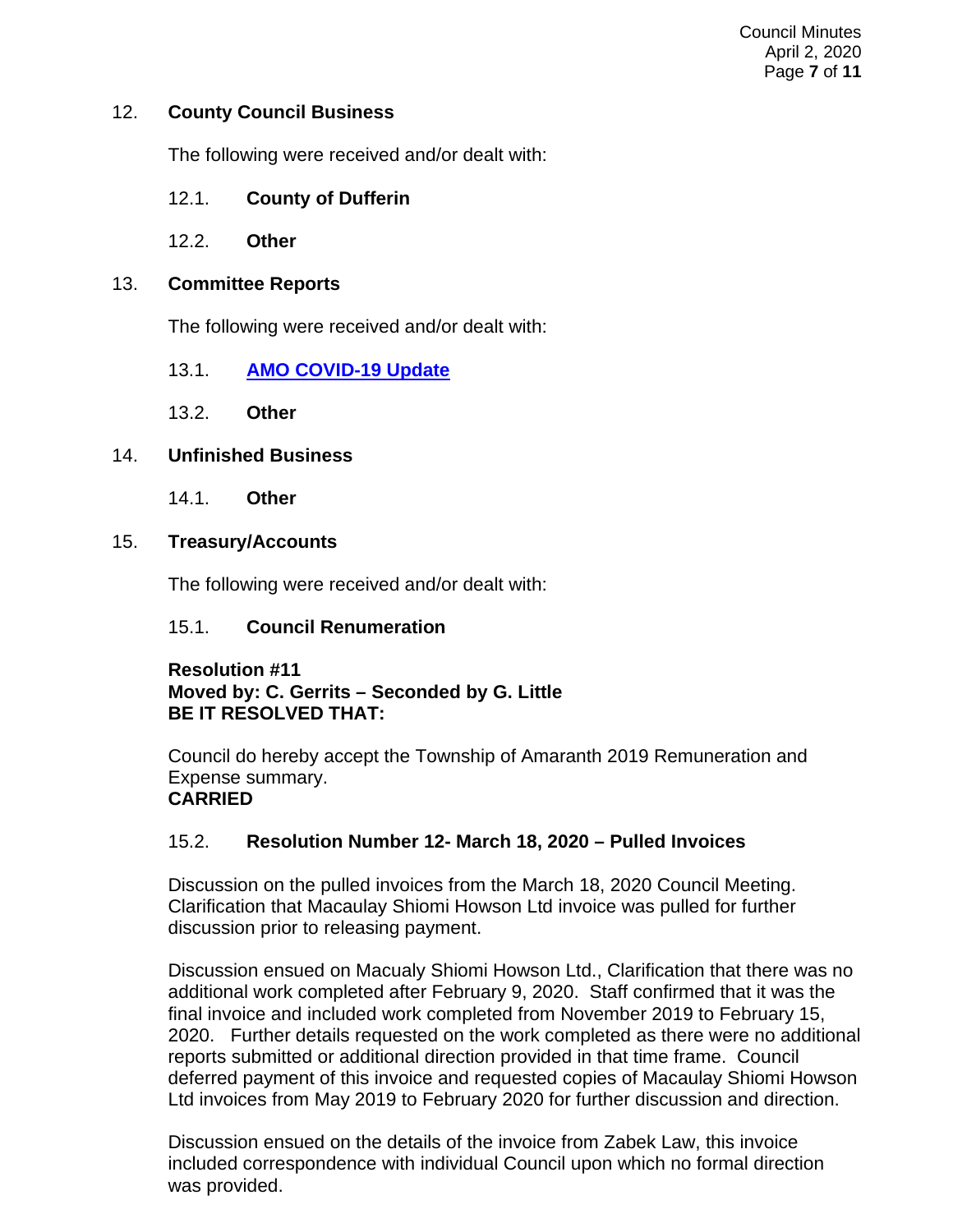### **Resolution #11 Moved by: H. Foster – Seconded by M. Tijssen BE IT RESOLVED THAT:**

The following Bills and Accounts form the March 18, 2020 Council meeting be approved for payment: Zabek Law in the amount of \$4,055.57 **CARRIED**

A recorded vote was requested:

|                                   | Yea | <b>Nay</b> | <b>Abstain</b> |
|-----------------------------------|-----|------------|----------------|
| <b>Deputy Mayor Chris Gerrits</b> |     | χ          |                |
| <b>Councillor Heather Foster</b>  |     |            |                |
| <b>Councillor Gail Little</b>     |     | X          |                |
| <b>Councillor Mark Tijssen</b>    |     |            |                |
| <b>Mayor Bob Currie</b>           |     |            |                |

Discussion ensued on the invoice from the Township of East Garafraxa for shared services. Staff advised that the invoice was from July to December and was the final shared service invoice. In addition, Amaranth also provided a shared service invoice to the Township of East Garafraxa. Council deferred payment of this invoice and requested a detailed breakdown of services on both invoices for this time frame for further discussion and direction.

# 15.3. **Other**

Discussion ensued on Committees of Council and how they are handling matters included staffing during the current COVID-19 Pandemic.

Discussion ensued on Camp Amaranth 2020, although at this time there in uncertainty on camps proceeding, Council would like to proceed with planning stages. This will ensure that we are prepared if the opportunity to proceed with summer camp occurs.

# **Resolution #12 Moved by: C. Gerrits – Seconded by H. Foster BE IT RESOLVED THAT:**

Council of The Township of Amaranth request that Hannah Francis proceed with the planning stage of Camp Amaranth 2020. **CARRIED**

# 16. **Late Submissions**

The following were received and/or dealt with:

# **16.1 Treasury/Accounts - Other**

Minister's Letter to Head of Council dated March 25, 2020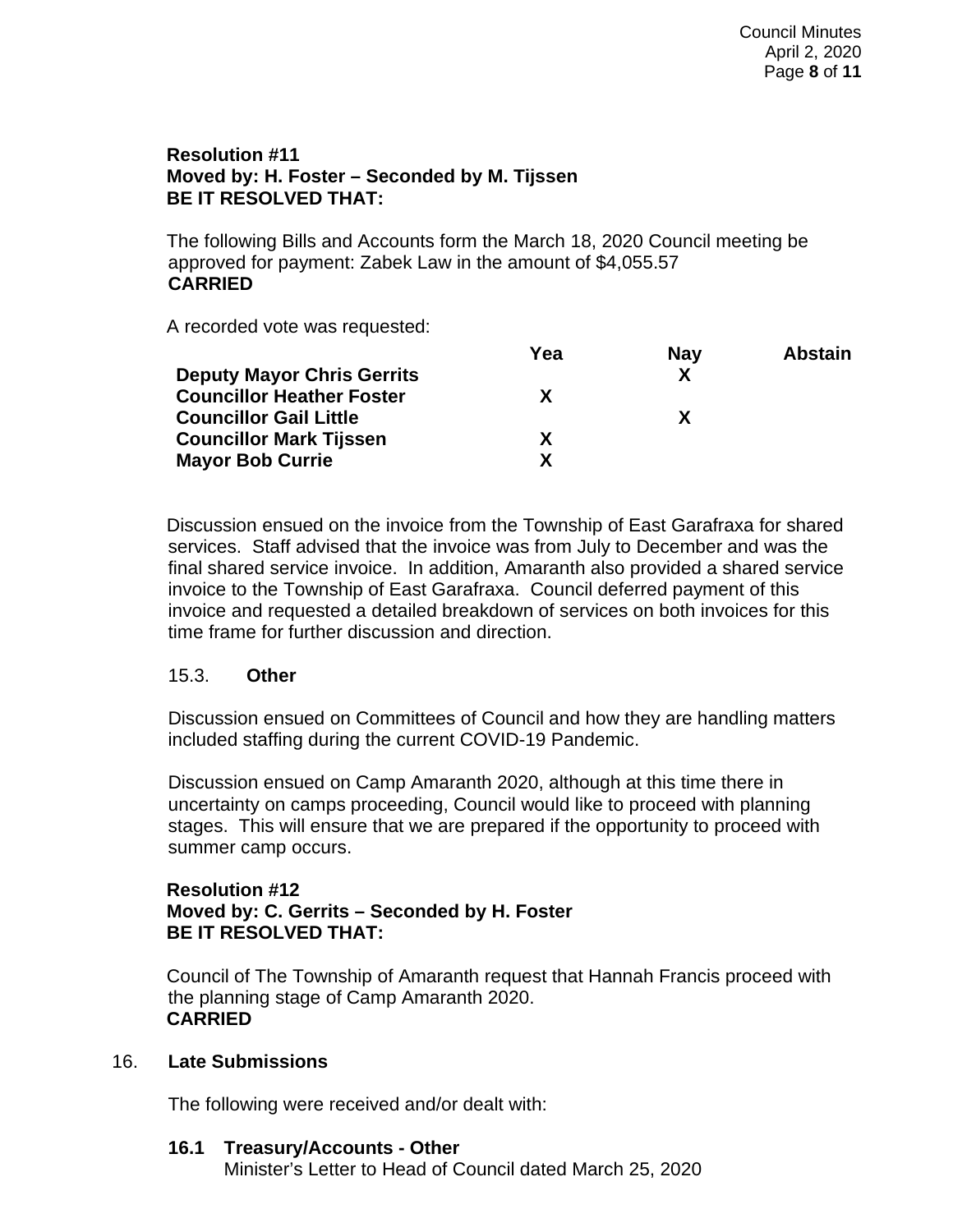### **16.2 COVID-19 Matters**

Electronic Meeting Options (Please see 9.1)

### 17. **New Business**

The following were received and/or dealt with:

### 17.1. **Exotic Animals By-law**

Question received by Councillor Mark Tijssen on Exotic Animals permitted within the Township

Discussion ensued on by-laws regarding exotic animals. Councillor Foster will review by-laws from neighbouring municipalities.

### 18. **Notice of Motions**

The following were received and/or dealt with:

### 18.1 **Notice of Motion – Councillor Mark Tijssen**

Request for reimbursement of fees incurred for recent work on the Official Plan.

Council to defer this notice of Motion until further review of invoices has occurred.

### 18.2 **Notice of Motion – Councillor Mark Tijssen**

Request to have the period of default prior to taking legal action for tax arrears moved to three years versus the current two-year period.

Discussion ensued on the period of default for taxes, Councillor Tijessen will provide the motion to be considered at the April 15, 2020 Regular Meeting of Council. Council directed staff to send a letter to the premier, Sylvia Jones and all municipalities to have the period of default moved back to three years.

Discussion ensued on the concern for residents due to potential loss of jobs and this impact the current situation will have on the ability to put food on the table.

Councillor Little introduced a motion she would like to bring forward to request that a donation be to the food banks in Grand Valley, Shelburne and Orangeville in order to support our residents and neighbours who may need assistance during this state of emergency.

The following draft motion was presented by Councillor Little and discussed:

Be it resolved that Amaranth immediately donate \$5000.00, which is approximately \$1.00 per resident, to the food banks of Orangeville, Shelburne and Grand Valley, with the split being based on the ratios of households in each area of our fire boards.

Further, that a second equivalent donation be made at the beginning of May 2020 if the fight against COVID-19 virus continues.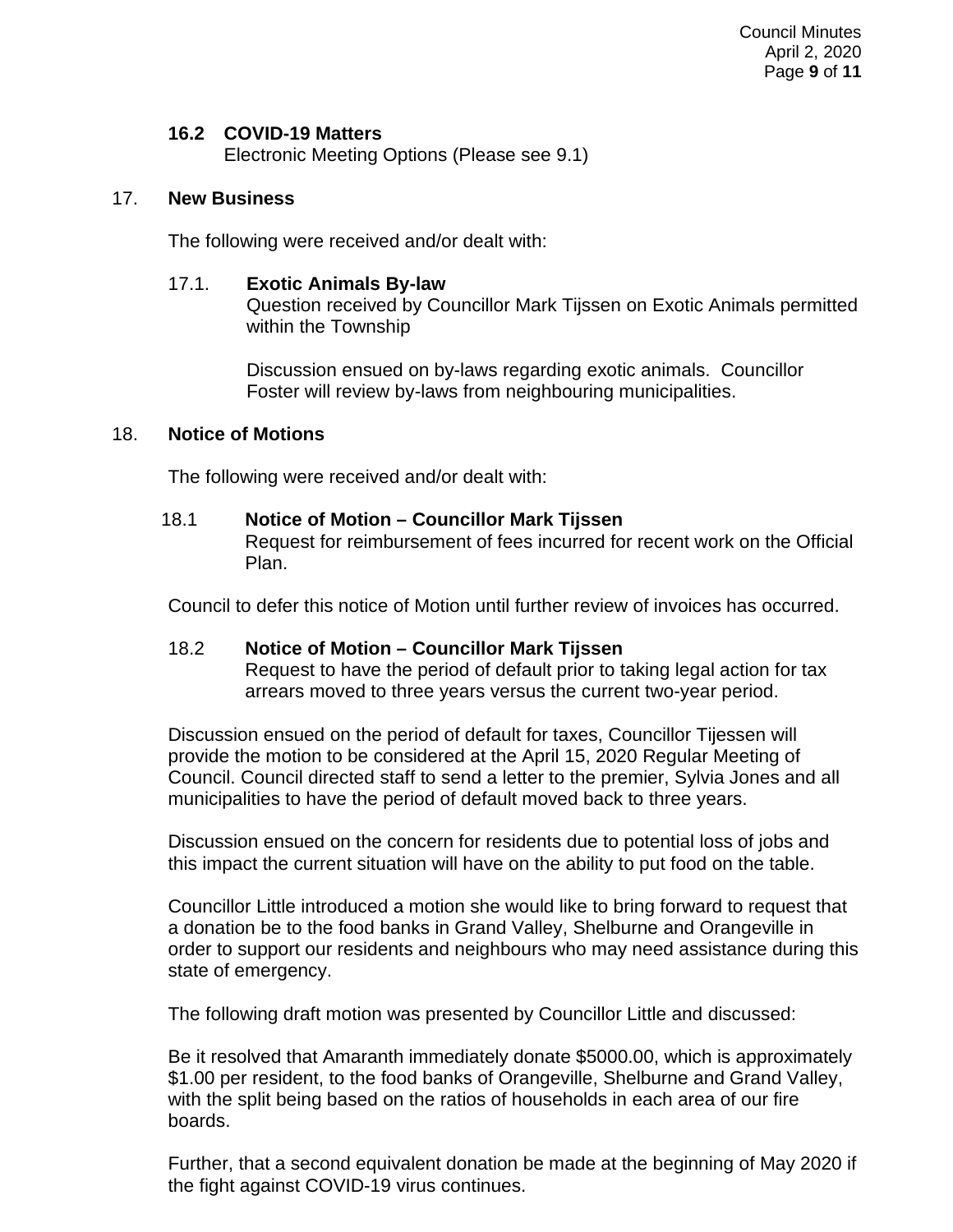Upon further discussion of the donation amount, due to the current COVID-19 pandemic, Council will make the following donation in 2020 and limit future donation requests for this year, Council also requested that a statement regarding foodbank donations be placed on the website. The following motion was introduced:

### **Resolution #13 Moved by: G. Little – Seconded by H. Foster BE IT RESOLVED THAT:**

Be it resolved that Amaranth immediately donate \$500.00, to each of the food banks of Orangeville, Shelburne and Grand Valley for a total of \$1500.00.

Further, that a second equivalent donation be made at the beginning of May 2020 if the fight against COVID-19 virus continues. **CARRIED**

Council took a 10 minute recess.

# 19. **Closed Meeting**

### **Resolution #14 Moved by C. Gerrits – Seconded by H. Foster**

# **BE IT RESOLVED THAT:**

Council move to a Closed Meeting pursuant to Section 239 of the Municipal Act, 2001, as amended for the following reason(s):

- 19.1. Personal matters about an identifiable individual, including municipal or local board employees
- 19.2. Advice that is subject to solicitor-client privilege, including communications necessary for that purpose

#### 19.3. Adoption of Closed Meeting Minutes **CARRIED**

# **Resolution #15 Moved by C. Gerrits – Seconded by M. Tijssen**

### **BE IT RESOLVED THAT:**

Council do now rise and report from Closed Meeting. **CARRIED.**

Council reviewed the information as presented and gave direction to Staff.

20. **By-Laws - None**